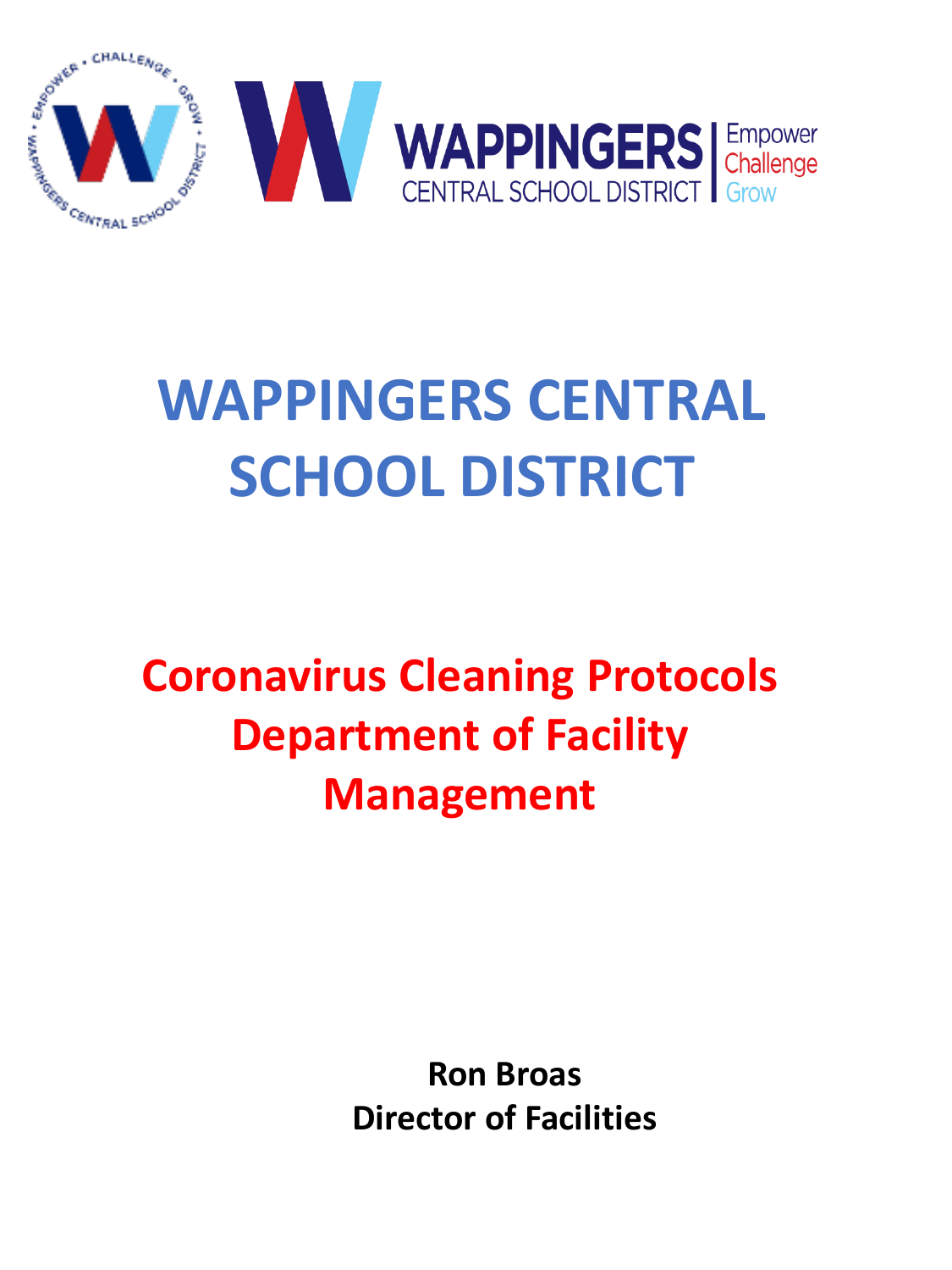

# **CDD: How COVID-19 Spreads**

The virus is thought to spread mainly from person-to-person.

- Between people who are in close contact with one another (within about 6 feet).
- Through respiratory droplets produced when an infected person coughs, sneezes, or talks. These droplets can land in the mouths or noses of people who are nearby or possibly be inhaled into the lungs.
- COVID-19 may be spread by people who are not showing symptoms.

The virus spreads easily between people

How easily a virus spreads from person-to-person can vary. Some viruses are highly contagious, like measles, while other viruses do not spread as easily. Another factor is whether the spread is sustained, which means it goes from person-to-person without stopping.

# **The virus that causes COVID-19 is spreading very easily and sustainably between people.**

Information from the ongoing COVID-19 pandemic suggests that this virus is spreading more efficiently than influenza, but not as efficiently as measles, which is highly contagious. In general, **the more closely a person interacts with others and the longer that interaction, the higher the risk of COVID-19 spread.**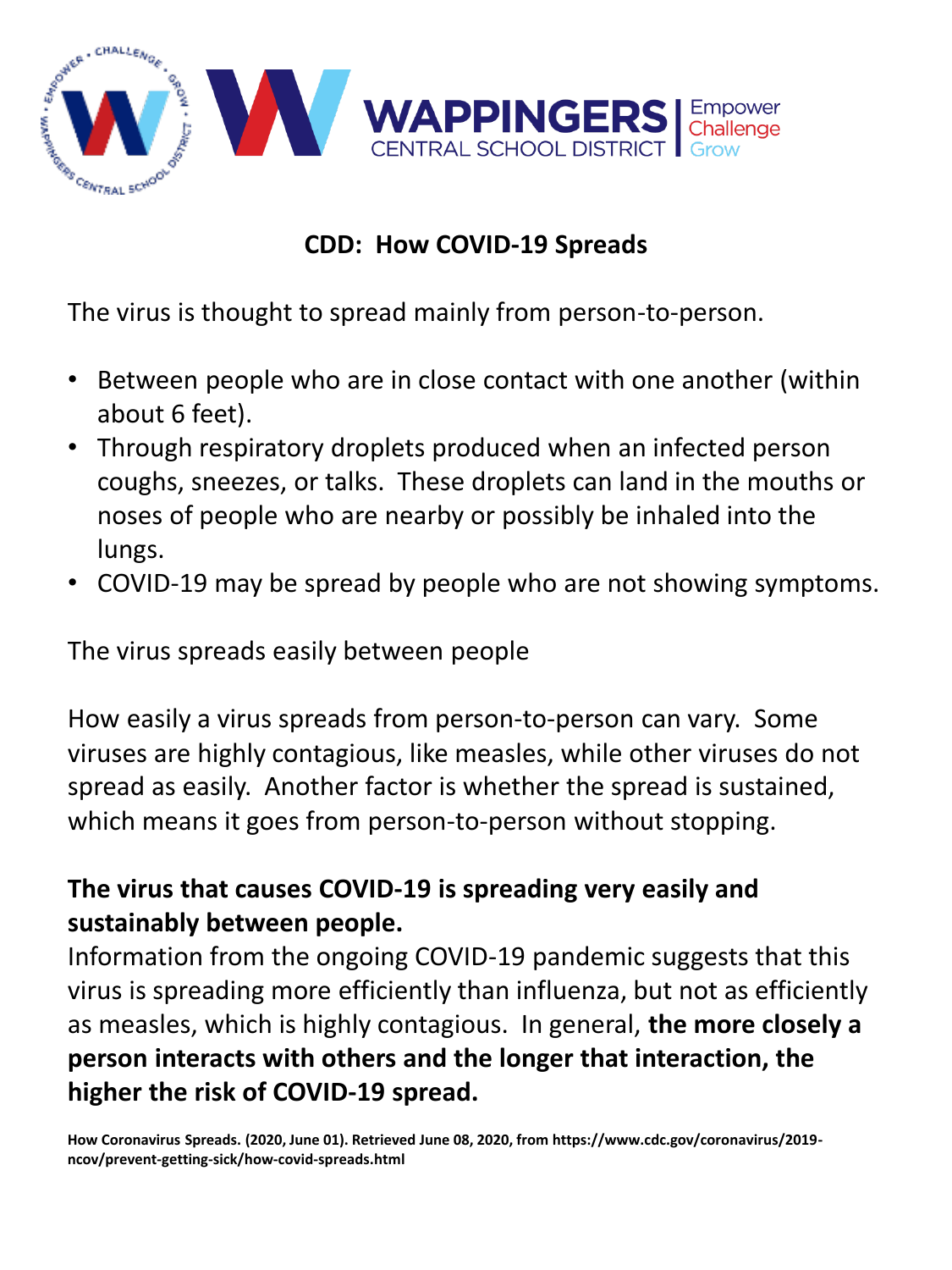

# **CCSD Custodial Procedures**

- Follow current CDC cleaning guidelines and disinfection protocols
- Coordinate with school security to identify what areas of the building are occupied so that area is cleaned & disinfected
- Hourly inspections at open lavatories, cleaning and disinfecting.
- Cleaning & disinfecting of door handles during the day
- Practice social distancing guidelines; if you are unable, a facemask is required.
- Follow hand washing standards
- Deploy hand sanitizer at building entrances

## **CDC Recommendations**

- Cleaning with soap and water removes germs, dirt, and impurities from surfaces. It lowers the risk of spreading infection. Disinfecting kills germs on surfaces. By killing germs on a surface after cleaning, it can further lower the risk of spreading infection.
- Wash your hands with soap frequently
- Routine cleaning is the everyday cleaning practices that businesses and communities normally use to maintain a healthy environment
- CDC recommends that people wear a cloth face covering to cover their nose and mouth in the community setting.
- Keep your distance: keep at least 6' away from others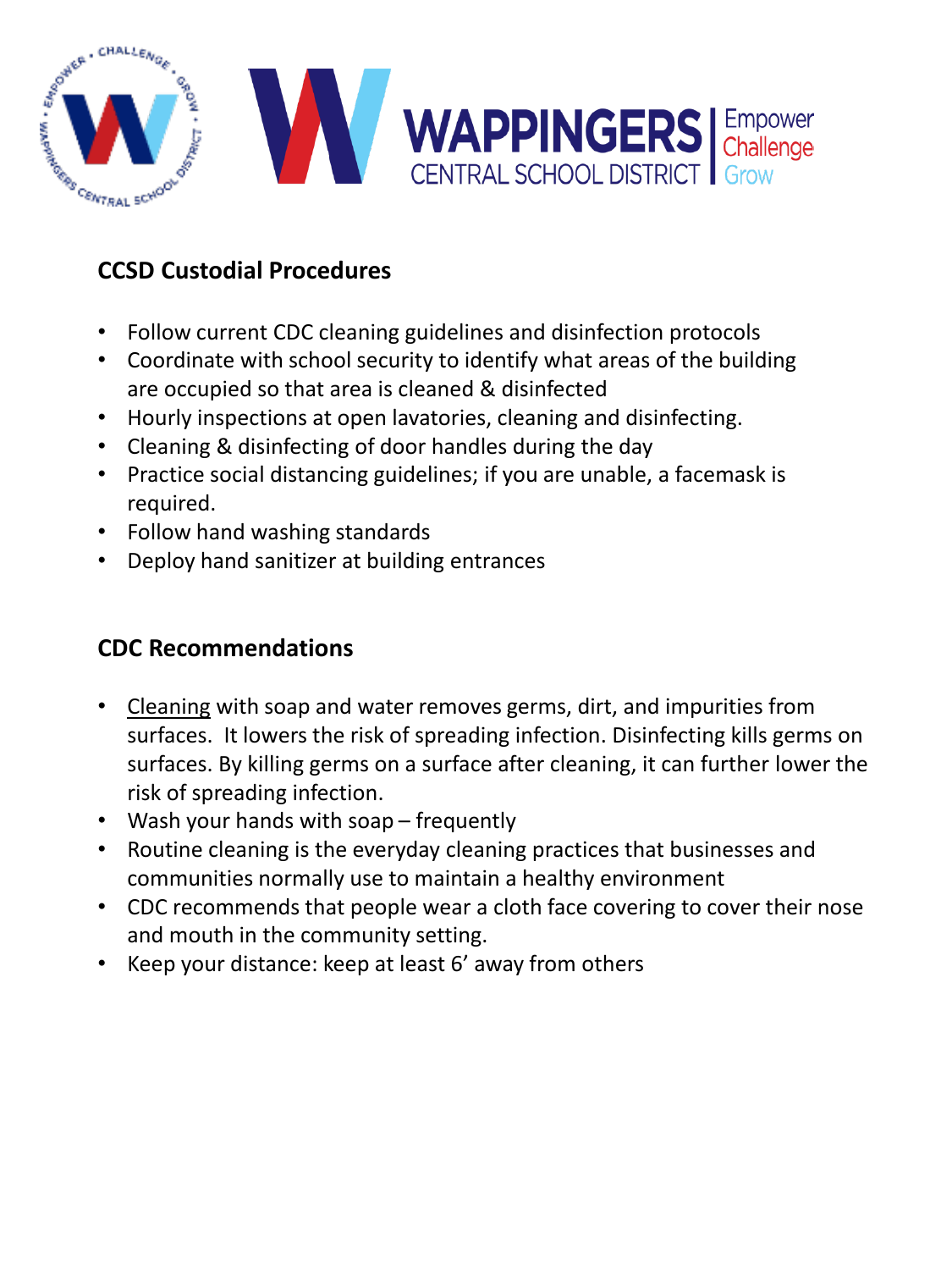

Examples of Frequently Touched Surfaces that Require Cleaning and Disinfection:

- Tables
- Light Switches
- Countertops
- Phones
- Desk tops
- Handrails
- Lavatories



# **CLEANER/DISINFECTANT**

A one-step, no-rinse dual quaternary disinfectant that is effective against a broad spectrum of bacteria (including MRSA), is virucidal (including Influenza A, HCV, HBV and Canine Parvovirus) and inhibits the growth of mold and mildew and their odors when used as directed. Kills Pandemic 2009 H1N1 influenza A virus formerly called swine flu. This product has been formulated to aid in the reduction of cross-contamination on treated surfaces, not only in hospitals, but also in schools, institutions and industry. EPA registered.

• Sinks & Toilets • Plumbing fixtures

• Kitchen fixtures • Interior of Vehicles • Any shared object

• Door handles & Frames

• Keyboard



# **Neutral/Floor Cleaner**

Use daily to clean floors and keep them in top condition. Specially formulated neutral pH cleaner will not damage, dull or remove floor finish. Dries film free...without rinsing. Leaves floor absolutely clean, nothing to damage the finish or trap dirt and dust. USDA C-1. For use on resilient tile, concrete, terrazzo, properly sealed or painted wood, walls, countertops, or any nonporous washable surface. Ideal for schools, hospitals, hotels,

factories, grocery stores and other public buildings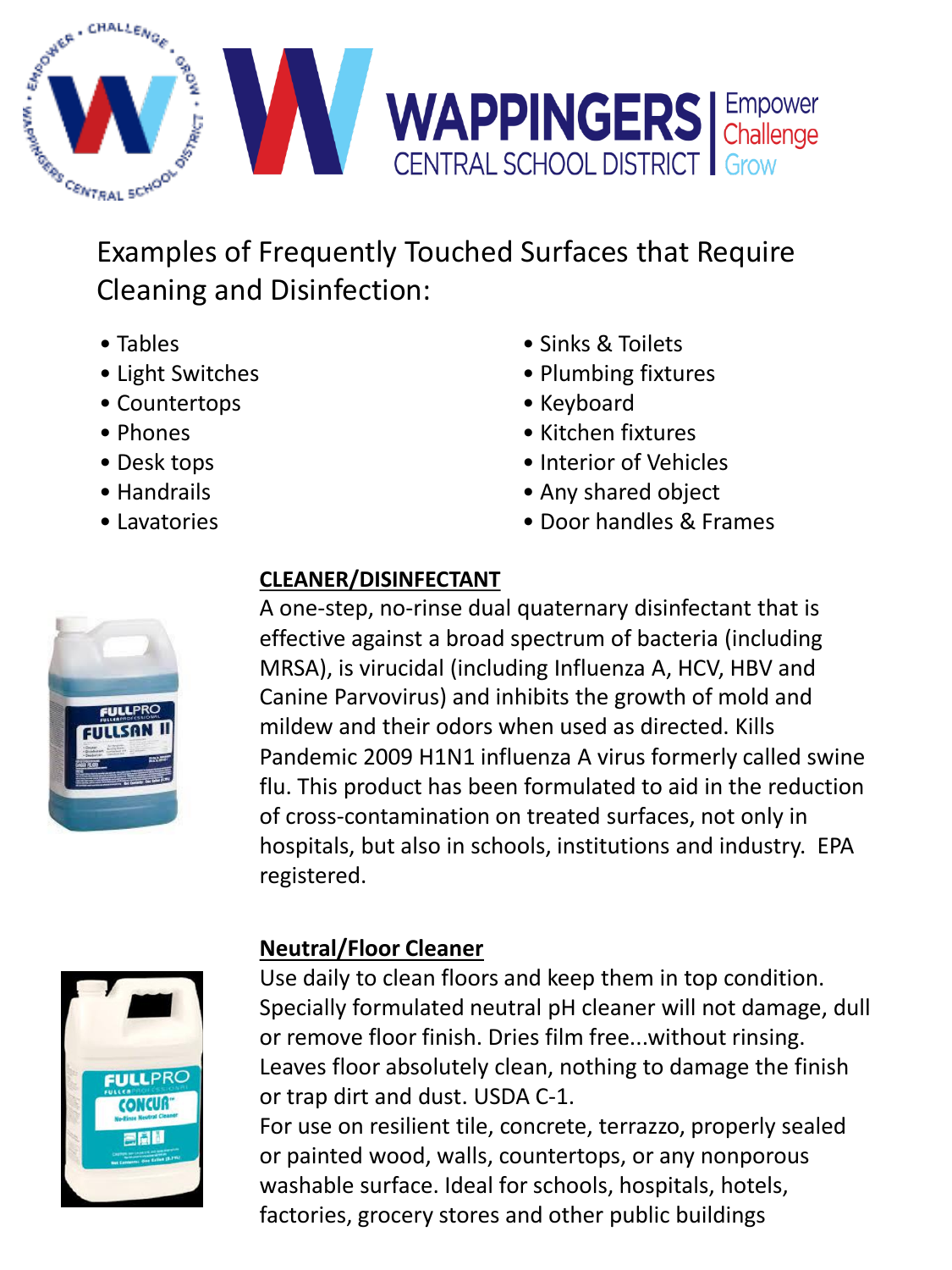#### WAPPINGERS Empower Challenge **RAL SCHOOL DISTRICT ENTRAL 5**

# **DETAILED CLEANING TASK LIST**

#### for Every Classroom and Bathroom

# **CLASSROOMS FILL IN CLASSROOM**

**NUMBER HERE** 



#### **\*\*\*\*PLEASE INITIAL AND DATE CLEARLY EACH TASK COMPLETED\*\*\*\***

| <b>INITIAL</b> | <b>DATE</b> | ı. | Wipe down all tables, wipe<br>bars underneath tables,<br>wipe down all chairs, wipe<br>down all student desks, | <b>INITIAL</b> | <b>DATE</b> |    | 5. Clean all doors, knobs,<br>and door jambs. Remove<br>all tape off of doors. |
|----------------|-------------|----|----------------------------------------------------------------------------------------------------------------|----------------|-------------|----|--------------------------------------------------------------------------------|
|                |             |    | remove gum underneath<br>desks and tables.                                                                     | INITIAL DATE   |             | 6. | Wipe down walls.                                                               |
| <b>INITIAL</b> | <b>DATE</b> | 2. | Clean all light switches.                                                                                      | <b>INITIAL</b> | <b>DATE</b> | 7. | Mop classroom with<br>clean mop bucket.                                        |
| <b>INITIAL</b> | <b>DATE</b> | 3. | Clean inside and outside of<br>all garbage cans and                                                            | <b>INITIAL</b> | <b>DATF</b> | 8. | Clean vents.                                                                   |
|                |             |    | recycling bins. Place new<br>liners in cans and bins after<br>they are thoroughly<br>cleaned.                  | <b>INITIAL</b> | <b>DATE</b> | 9. | Wipe down all<br>chalkboards, whiteboards<br>and trays.                        |
| <b>INITIAL</b> | <b>DATE</b> | 4. | Clean all windows, frames                                                                                      | <b>INITIAL</b> | <b>DATF</b> |    | 10. Burnish classroom.                                                         |
|                |             |    | and window ledges.                                                                                             |                |             |    |                                                                                |

# **BATHROOMS FILL IN BATHROOM**

**NUMBER HERE**



# **\*\*\*\*PLEASE INITIAL AND DATE CLEARLY EACH TASK COMPLETED\*\*\*\***

| <b>INITIAL</b><br><b>DATE</b> | 1. Detail clean bathroom (pipes<br>underneath sinks, pipes on<br>toilets and urinals). | INITIAL<br><b>DATE</b>        |  | 3. Clean mirror, partitions, and<br>walls. |
|-------------------------------|----------------------------------------------------------------------------------------|-------------------------------|--|--------------------------------------------|
| <b>DATE</b><br><b>INITIAL</b> | 2. Use scrub brush and detail<br>brush on fixtures and floors.                         | <b>INITIAL</b><br><b>DATE</b> |  | 4. Clean vents                             |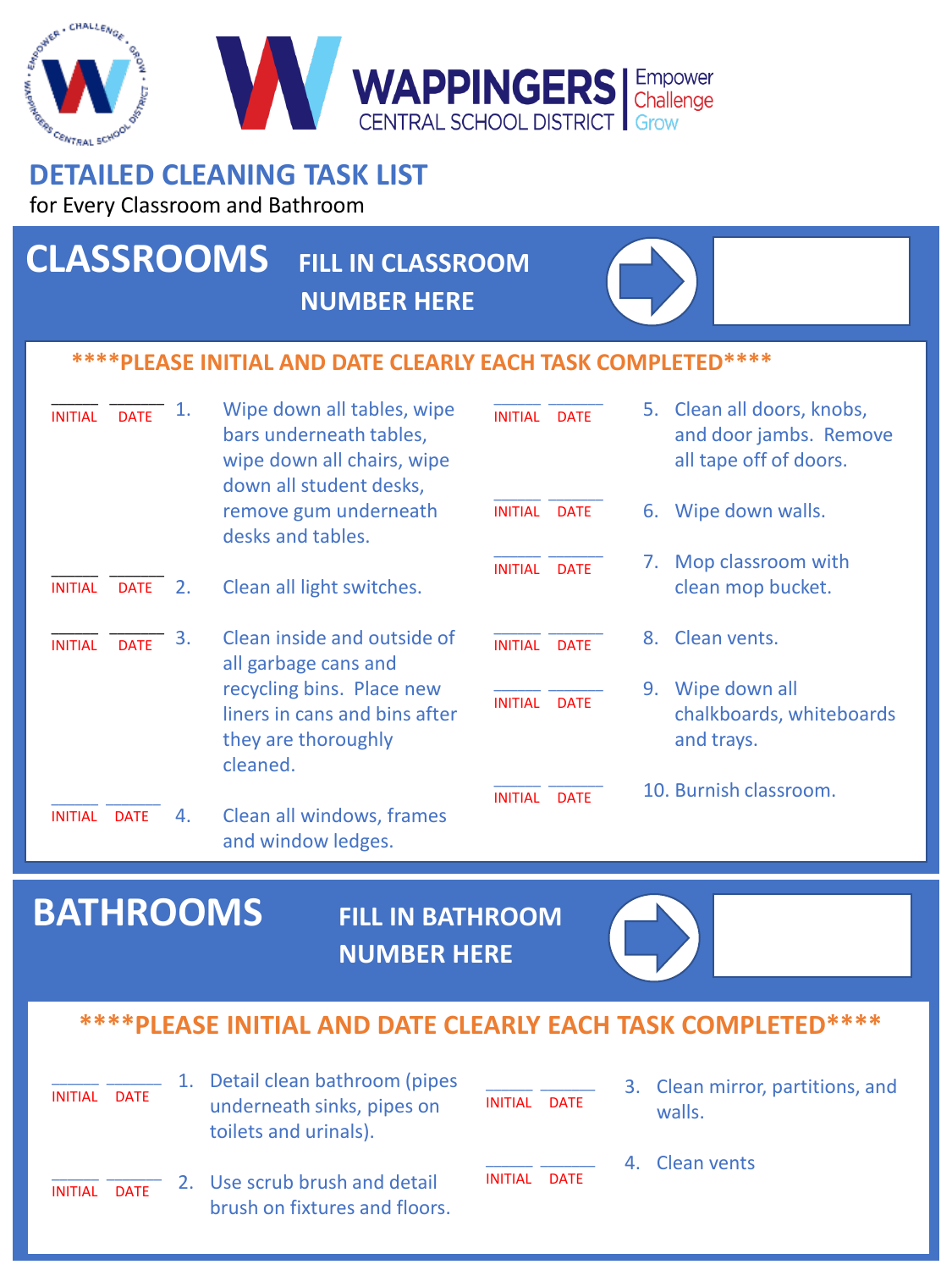

# **THIS ROOM HAS BEEN CLEANED AND SANITIZED**



**PLEASE DO NOT ENTER THE ROOM Without prior authorization from The Building Lead.**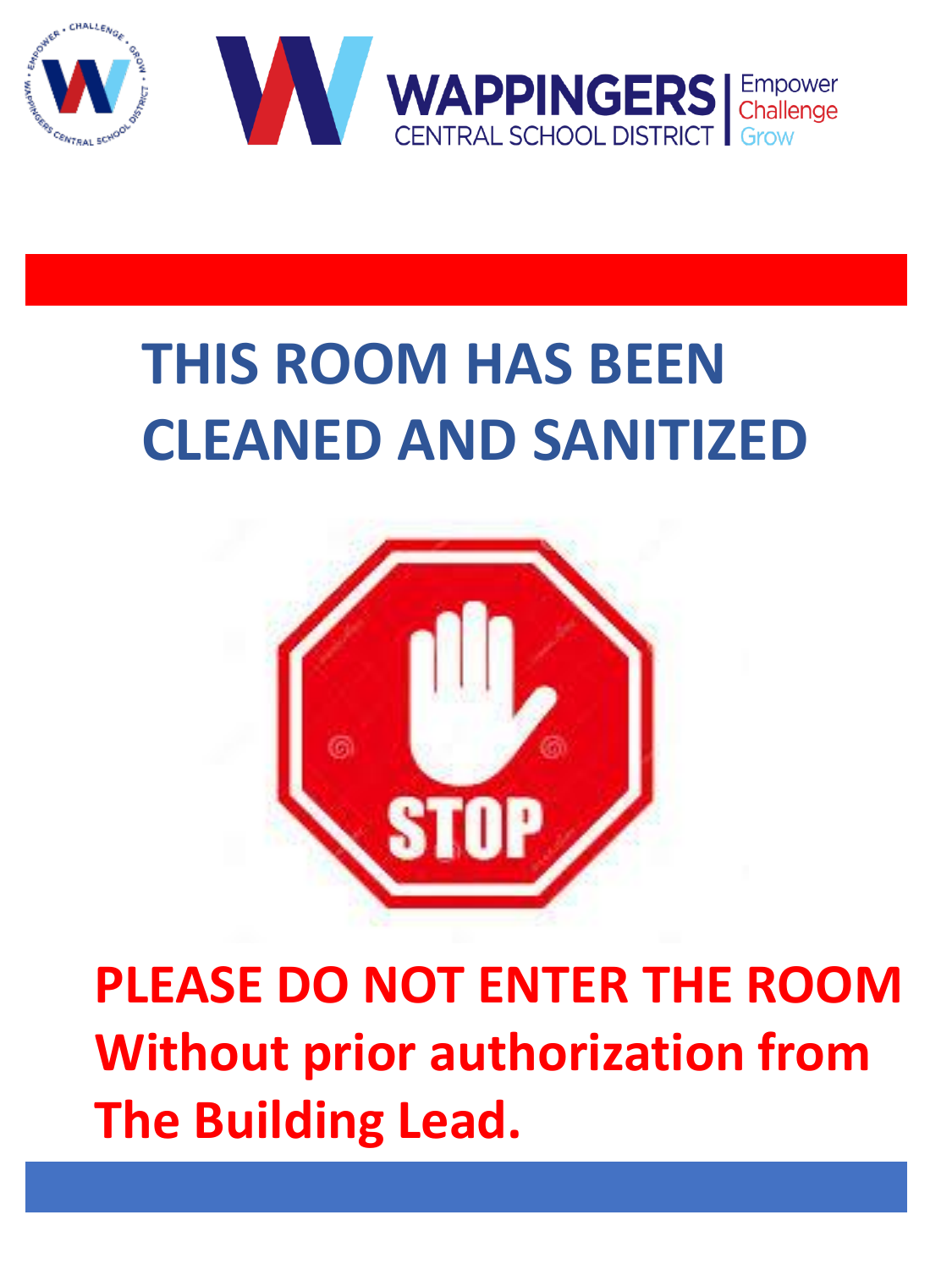

# 

Date:\_\_\_\_\_\_\_\_\_\_\_\_\_\_

# 

| <b>LOCATION</b> | <b>TASK</b> | <b>CHEMICALS USED</b> |
|-----------------|-------------|-----------------------|
|                 |             |                       |
|                 |             |                       |
|                 |             |                       |
|                 |             |                       |
|                 |             |                       |
|                 |             |                       |
|                 |             |                       |
|                 |             |                       |
|                 |             |                       |
|                 |             |                       |
|                 |             |                       |
|                 |             |                       |
|                 |             |                       |
|                 |             |                       |
|                 |             |                       |
|                 |             |                       |
|                 |             |                       |

Signed by: Signed by: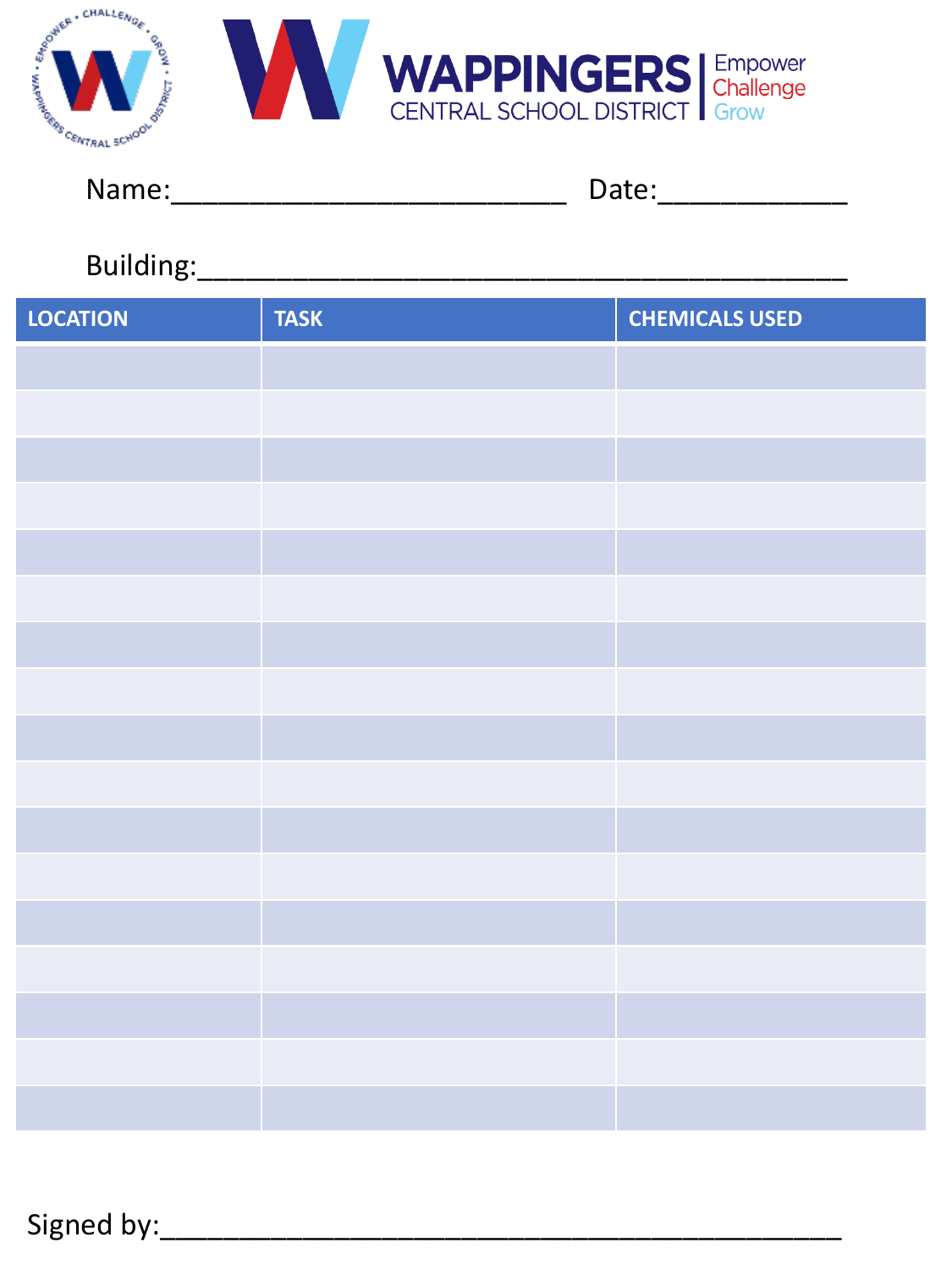

# **Cleaning and Disinfecting Facility**

# *Facilities daily cleaning/disinfectant plan*

The Wappingers School District will ensure adherence to hygiene, cleaning and disinfection requirements as advised by the CDC and DOH, including "Guidance for Cleaning and Disinfection of Public and Private Facilities for COVID-19,", CDC video resources related to COVID-19 and the "STOP THE SPREAD" poster, as applicable.

# *Cleaning and disinfection procedures*

Procedures have been developed based on three different scenarios under which school will be opened. The only difference in our plans for these scenarios is the determination of the areas that need to be cleaned, as our unoccupied spaces will not need to be handled. Our cleaning and disinfecting procedures will remain the same for all three scenarios.

# *Cleaning*

- All cleaners will wear disposable gloves to clean and disinfect. Surfaces will first be cleaned with Fullsan and then disinfected. Cleaning first, reduces the number of germs, dirt and impurities on the surface. Disinfecting kills the germs on surfaces. Cleaners will practice routine cleaning of frequently touched surfaces.
- More frequent cleaning and disinfection may be required based on level of use.
	- $\triangleright$  High touch surfaces include:
		- ❑ Tables
		- ❑ Doorknobs
		- ❑ Light switches
		- ❑ Countertops
		- ❑ Handles
		- ❑ Toilets
		- ❑ Faucets
		- ❑ Sinks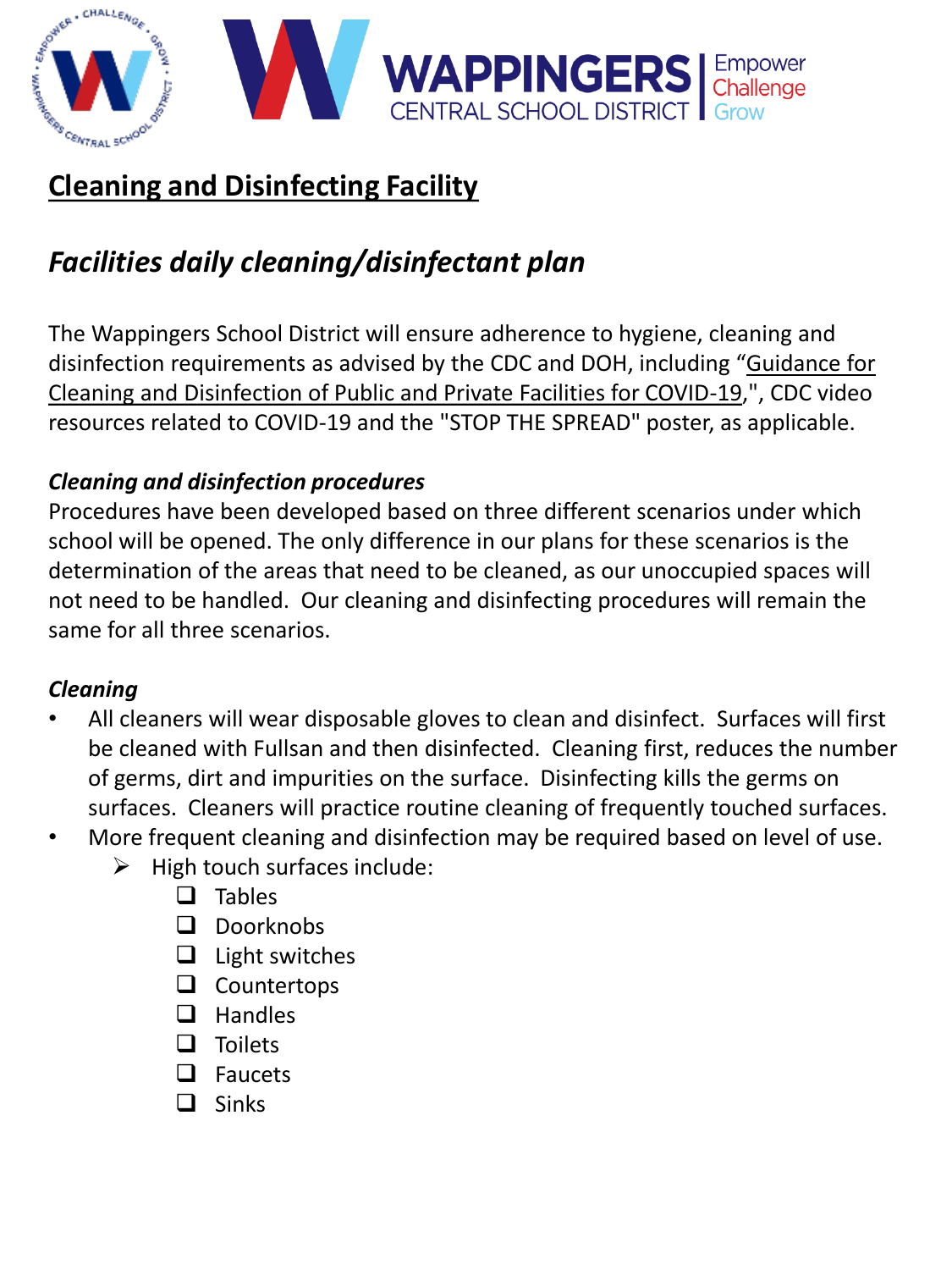

# *When cleaning*

Regular cleaning staff can clean and disinfect in community spaces

- The District will ensure that all cleaners are trained on appropriate use of cleaning and disinfection chemicals. Cleaners will wear disposable gloves for all tasks in the cleaning process, including handling trash.
- Additional personal protective equipment (PPE) may be required based on cleaning*/d*isinfectant products being used and whether there is a risk of splash. Cleaners should wash their hands often with soap and water for 20 seconds.
- Always wash immediately after removing gloves and after contact with a person who is sick.
- Hand sanitizer: If soap and water are not available and hands are not visibly dirty, an alcohol-based hand sanitizer that contains at least 60% alcohol may be used. However, if hands are visibly dirty, always wash hands with soap and water.

# *Disinfecting*

Currently the District uses Fullsan for disinfecting our schools. See attachment for detailed information on this product.

# *Hard Surfaces*

For hard surfaces, such as desks and tables

• Wipe the surface with Fullsan, then disinfect the surface

# *Soft Surfaces*

For soft surfaces, such as carpeted floor and rugs

• Clean the surface using carpet cleaner with the warmest appropriate water setting and dry items completely; vacuum as usual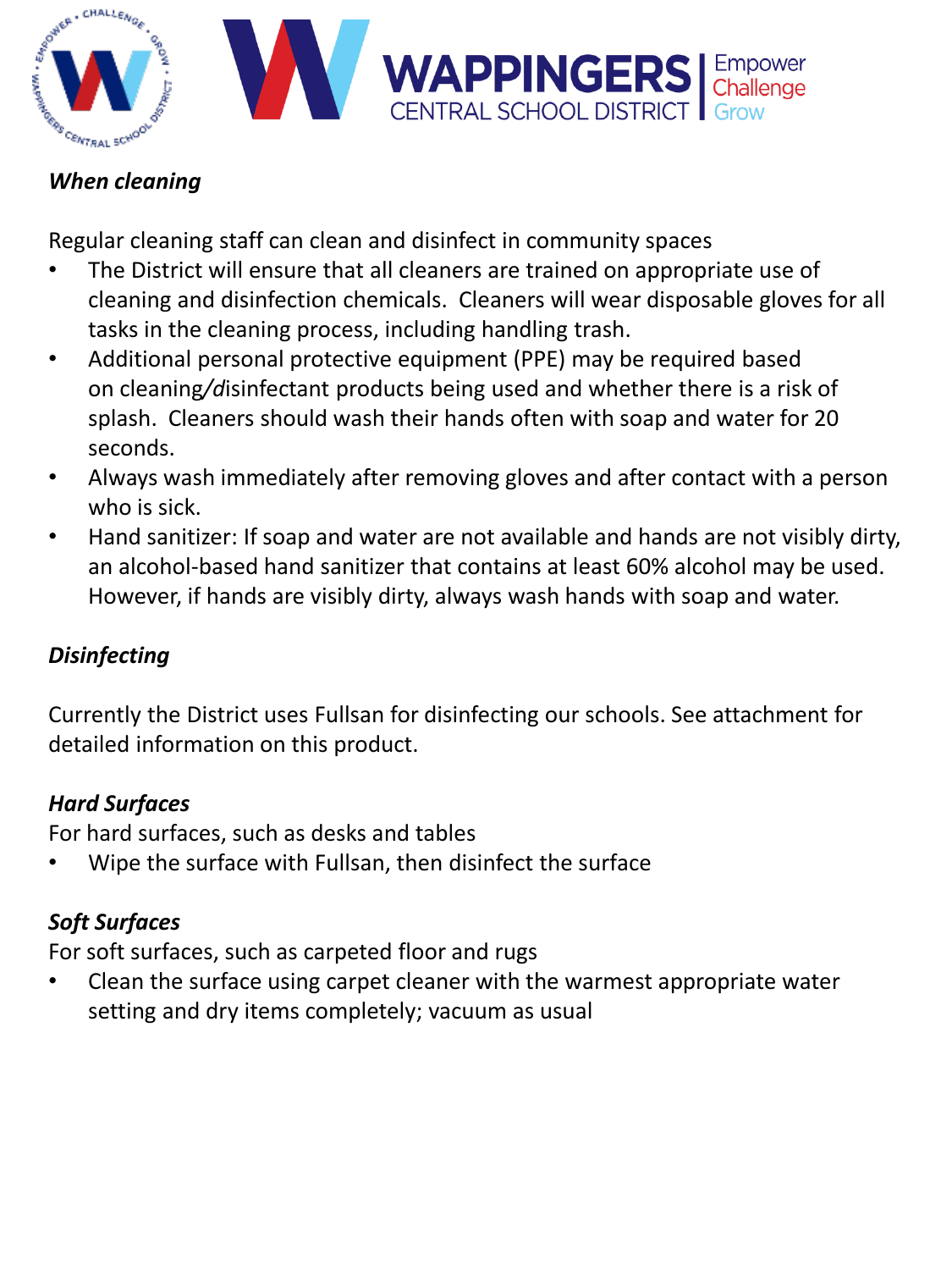

# **Outdoor areas**

Outdoor areas, like playgrounds generally require normal routine cleaning, but do not require disinfection.

- Do not spray disinfectant on outdoor playgrounds- it is not an efficient use of supplies and is not proven to reduce risk of COVID-19 to the public.
- High touch surfaces made of plastic or metal, such as grab bars and railings should be cleaned routinely.
- Cleaning and disinfection of wooden surfaces (play structures, benches, tables) or groundcovers (mulch, sand) is not recommended.
- Sidewalks and roads should not be disinfected, spread of COVID-19 from these surfaces is very low and disinfection is not effective.

# **Cleaning and Disinfecting the Building if Someone is Sick**

Close off areas used by the person who is sick. Open outside doors and windows to increase air circulation in the area. Clean and disinfect all areas used by the person who is sick, such as offices, bathrooms and common areas, vacuum the space if needed. Once the area has been appropriately disinfected, it can be opened for use.

## *Cleaning Restrooms*

- Clean and disinfect all restroom surfaces, fixtures, door knobs, push plates, and switches (at least once daily).
- Lavatories should be monitored for cleanliness on an hourly basis.

## *Cleaning Dining Areas*

• Clean and disinfect counters, tables, and chairs regularly (at least once daily).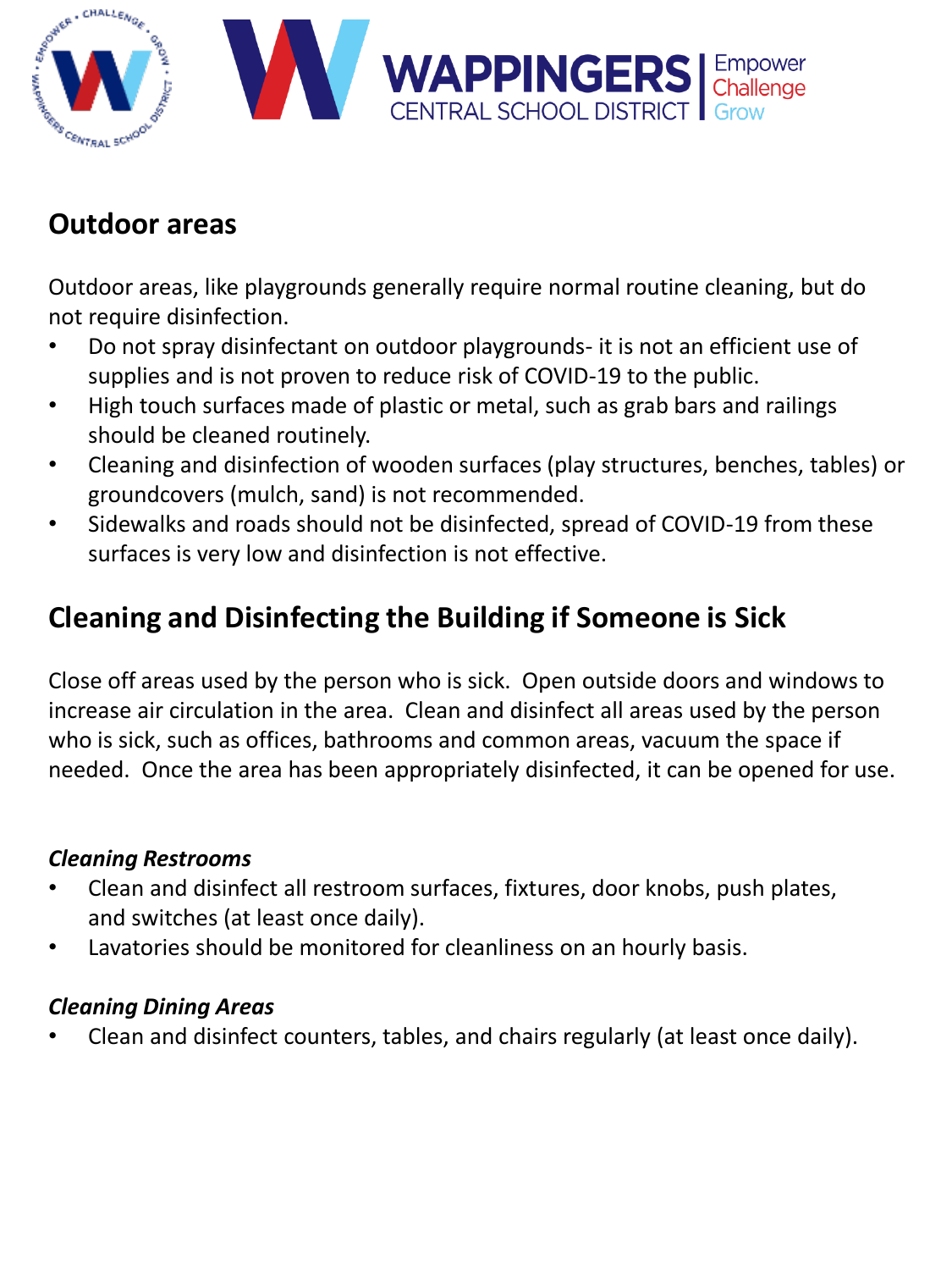

# **Routine Cleaning:**

As part of standard infection control practices, routine cleaning should be rigorous and ongoing, and time should be allocated for individuals to routinely clean. Surfaces touched most frequently should be prioritized for routine cleaning because these surfaces can be reservoirs for germs and an exposure pathway for transmission to people through contact with these surfaces.

## *Examples of priority areas for routine cleaning include:*

- High contact surfaces that are touched by many different people, such as light switches and handrails and shared telephones; doorknobs/handles.
- Dust and wet-mopping or auto-scrubbing floors.
- Vacuuming of entryways and high traffic areas
- Removing trash
- Cleaning restrooms
- Wiping heat and air conditioner vents
- Spot cleaning walls
- Spot cleaning carpets
- Dusting horizontal surfaces and light fixtures
- Cleaning spills

## *Examples of frequently touched surfaces:*

- *Desks and chairs*  Clean and disinfect health cots regularly (after each use)
- *Counters, tables and chairs*  an exposure pathway for transmission to people
- *Door handles and push plates*  through contact with these surfaces.
- *Handrails; kitchen and bathrooms faucets*
- *Appliances surfaces*
- *Light switches*
- *Handles on equipment*
- *Remote Controls*
- *Shared Telephones*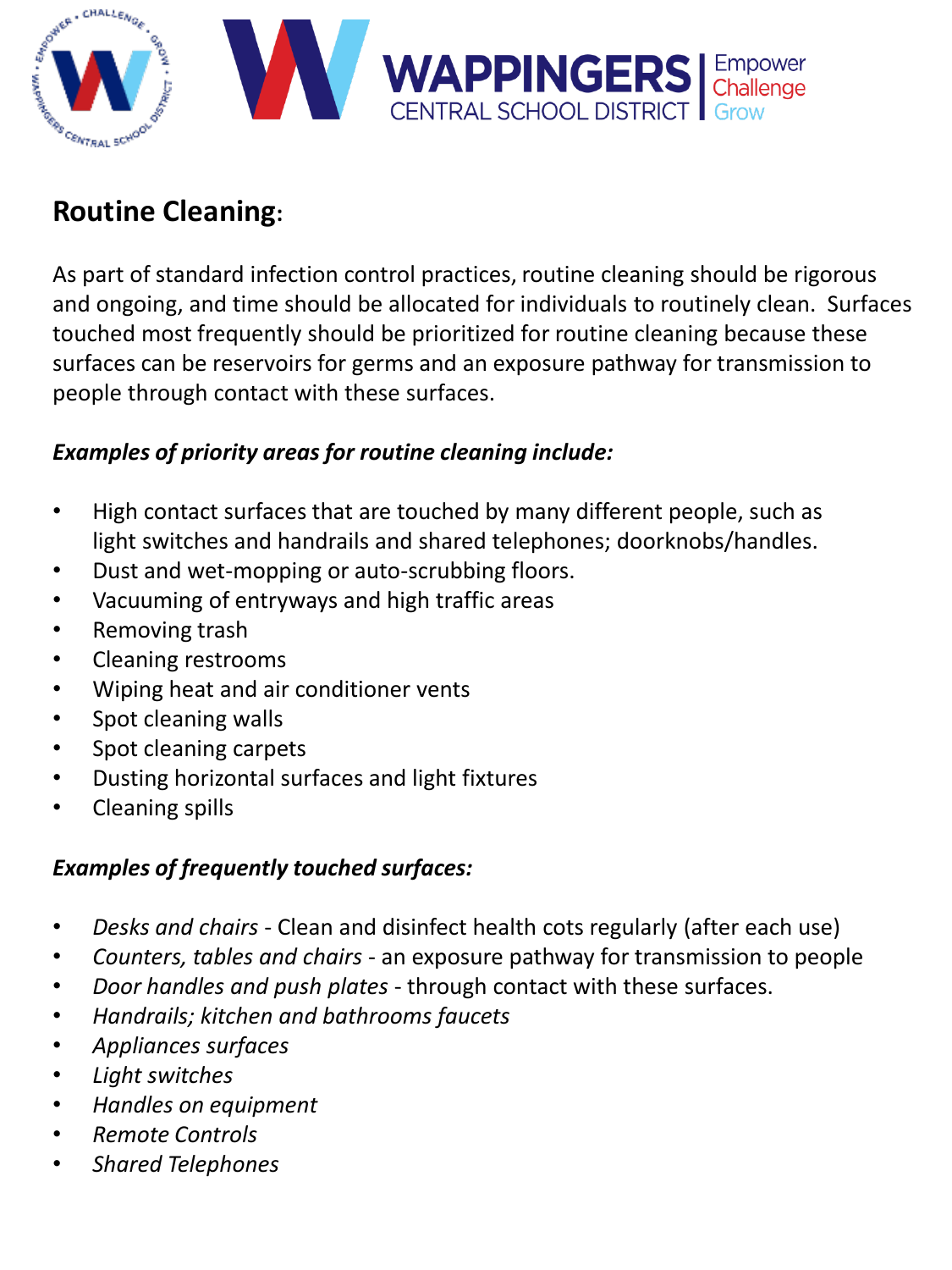

## *Step 1: Cleaning*

Always clean surfaces prior to use of disinfectants in order to reduce soil and remove germs. Dirt and other materials on surfaces can reduce the effectiveness of disinfectants.

# *Step 2: Disinfection*

Label directions must be followed when using disinfectants to ensure the target viruses are effectively killed. This includes adequate contact times (i.e., the amount of time a disinfectant should remain on surfaces to be effective), which may vary between five and ten minutes after application. For disinfectants that come in concentrated forms, it is important to carefully follow instructions for making the diluted concentration needed to effectively kill the target virus. This information can be found on the product label.

## *Step 3: Disposal*

Place all used gloves and other disposable items in a bag that can be tied closed before disposing of them with other waste. Wash hands with soap and water for at least 20 seconds immediately after removing gloves or use an alcohol-based hand sanitizer if soap and water are not available. Soap and water should be used if hands are visibly soiled.

# *Procedures and Training*

If a laboratory confirmed case of COVID-19 was in a facility, perform cleaning and disinfection of all surfaces throughout the area. Cleaning and disinfection should be conducted by individuals who have been trained to use products in a safe and effective manner. Training should be ongoing to ensure procedures for safe and effective use of all products are followed. Training assures that individuals are reminded to read and follow use and safety instructions on product labels. It should also identify the location of all personal protective equipment (e.g., gloves) that should be used.